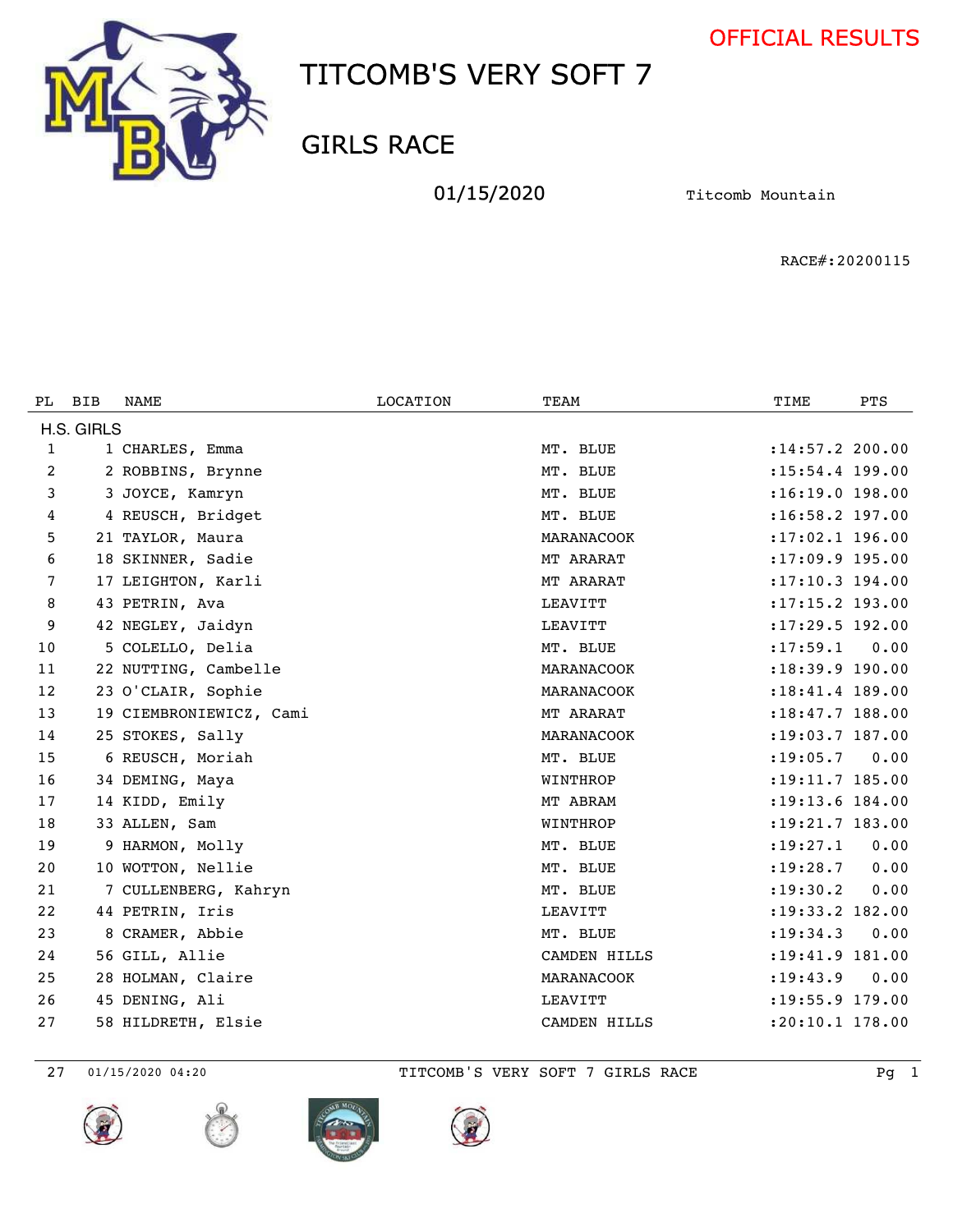| PL         | BIB            | NAME                   | <b>LOCATION</b> | TEAM          | TIME                 |       | PTS                 |  |  |  |
|------------|----------------|------------------------|-----------------|---------------|----------------------|-------|---------------------|--|--|--|
| H.S. GIRLS |                |                        |                 |               |                      |       |                     |  |  |  |
| 28         |                | 29 STOKES, Maggie      |                 | MARANACOOK    | : 20: 25.2           |       | 0.00                |  |  |  |
| 29         |                | 11 GIAMPIETRO, Daphne  |                 | MT. BLUE      | : 20: 44.4           |       | 0.00                |  |  |  |
| 30         |                | 26 CRAY, Ashley        |                 | MARANACOOK    | : 20: 47.5           |       | 0.00                |  |  |  |
| 31         |                | 20 CARTER, Ella        |                 | MT ARARAT     |                      |       | $: 20:52.2$ 176.00  |  |  |  |
| 32         |                | 37 LAMONTANGE, Clara   |                 | EDWARD LITTLE |                      |       | $: 20: 53.1$ 175.00 |  |  |  |
| 33         |                | 64 WYMAN, Claire       |                 | CAMDEN HILLS  |                      |       | :20:55.9 174.00     |  |  |  |
| 34         |                | 24 ST. GERMAIN, Evelyn |                 | MARANACOOK    | : 21:07.3            |       | 0.00                |  |  |  |
| 35         |                | 46 DUTIL, Morghan      |                 | LEAVITT       | : 21: 16.7           |       | 0.00                |  |  |  |
| 36         |                | 27 BADEAU, Jenna       |                 | MARANACOOK    | : 21: 34.4           |       | 0.00                |  |  |  |
| 37         |                | 31 NELSON, Ruby        |                 | MARANACOOK    | : 22: 16.8           |       | 0.00                |  |  |  |
| 38         |                | 30 LUCAS, Emily        |                 | MARANACOOK    | : 22: 17.6           |       | 0.00                |  |  |  |
| 39         |                | 35 EMERY, Alexis       |                 | WINTHROP      |                      |       | :22:24.9 172.00     |  |  |  |
| 40         |                | 57 JOHNSON, Alley      |                 | CAMDEN HILLS  |                      |       | :22:34.4 171.00     |  |  |  |
| 41         |                | 47 CABRAL, Courtney    |                 | LEAVITT       | : 22: 34.9           |       | 0.00                |  |  |  |
| 42         |                | 60 KESSER, Shiyan      |                 | CAMDEN HILLS  | : 23:08.5            |       | 0.00                |  |  |  |
| 43         |                | 40 BELSKIS, Adrianna   |                 | <b>DIRIGO</b> |                      |       | $: 23: 47.9$ 168.00 |  |  |  |
| 44         |                | 50 HAYLOCK, Ruby       |                 | LEAVITT       | : 24: 33.1           |       | 0.00                |  |  |  |
| 45         |                | 59 THORN, Katie        |                 | CAMDEN HILLS  | : 24:36.6            |       | 0.00                |  |  |  |
| 46         |                | 61 COGNARD, Delia      |                 | CAMDEN HILLS  | : 26: 25.5           |       | 0.00                |  |  |  |
| 47         |                | 36 LATTIN, Murial      |                 | WINTHROP      |                      |       | $: 27:08.0$ 166.00  |  |  |  |
| 48         |                | 32 KANE, Kusha         |                 | MARANACOOK    | : 27: 21.7           |       | 0.00                |  |  |  |
| 49         |                | 62 COGNARD, Chloe      |                 | CAMDEN HILLS  | : 28:59.4            |       | 0.00                |  |  |  |
| 50         |                | 39 VINCENT, Lily       |                 | EDWARD LITTLE |                      |       | $:31:14.4$ 165.00   |  |  |  |
| 51         |                | 55 GRANT, Julia        |                 | SPRUCE MT     |                      |       | :33:30.0 164.00     |  |  |  |
|            | 51             |                        |                 |               |                      |       |                     |  |  |  |
|            | Did Not Finish |                        |                 |               |                      |       |                     |  |  |  |
|            |                | 63 HARRISON, Abigail   |                 | CAMDEN HILLS  | $\ddot{\phantom{a}}$ | : 0.0 | 0.00                |  |  |  |
|            |                |                        |                 |               |                      |       |                     |  |  |  |
|            | Did Not Start  |                        |                 |               |                      |       |                     |  |  |  |
|            |                | 15 MACKAY, Alice       |                 | MT ABRAM      |                      | : 0.0 | 0.00                |  |  |  |
|            |                | 16 ZELLIE, Brynna      |                 | MT ABRAM      |                      | : 0.0 | 0.00                |  |  |  |
|            |                | 38 BOULET, Gianna      |                 | EDWARD LITTLE |                      | : 0.0 | 0.00                |  |  |  |
|            |                | 41 WILLIAMS, Savannah  |                 | <b>DIRIGO</b> |                      | : 0.0 | 0.00                |  |  |  |
|            |                | 12 DOYLE, Haven        |                 | MT. BLUE      |                      | : 0.0 | 0.00                |  |  |  |
|            |                | 13 MEDINA, Daniela     |                 | MT. BLUE      |                      | : 0.0 | 0.00                |  |  |  |
|            |                | 48 HAWKSLEY, Alex      |                 | LEAVITT       |                      | : 0.0 | 0.00                |  |  |  |
|            |                | 49 MACGREGOR, Ellery   |                 | LEAVITT       |                      | : 0.0 | 0.00                |  |  |  |
|            |                | 51 LAVOIE, Abigayle    |                 | LEAVITT       |                      | : 0.0 | 0.00                |  |  |  |
|            |                | 52 COTE, Kenzie        |                 | LEAVITT       |                      | : 0.0 | 0.00                |  |  |  |
|            |                | 53 TIMBERLAKE, Morgan  |                 | SPRUCE MT     |                      | : 0.0 | 0.00                |  |  |  |
|            |                | 54 PATTERSON, Cheyanne |                 | SPRUCE MT     |                      | : 0.0 | 0.00                |  |  |  |
|            |                |                        |                 |               |                      |       |                     |  |  |  |

01/15/2020 04:20 TITCOMB'S VERY SOFT 7 GIRLS RACE Pg 2







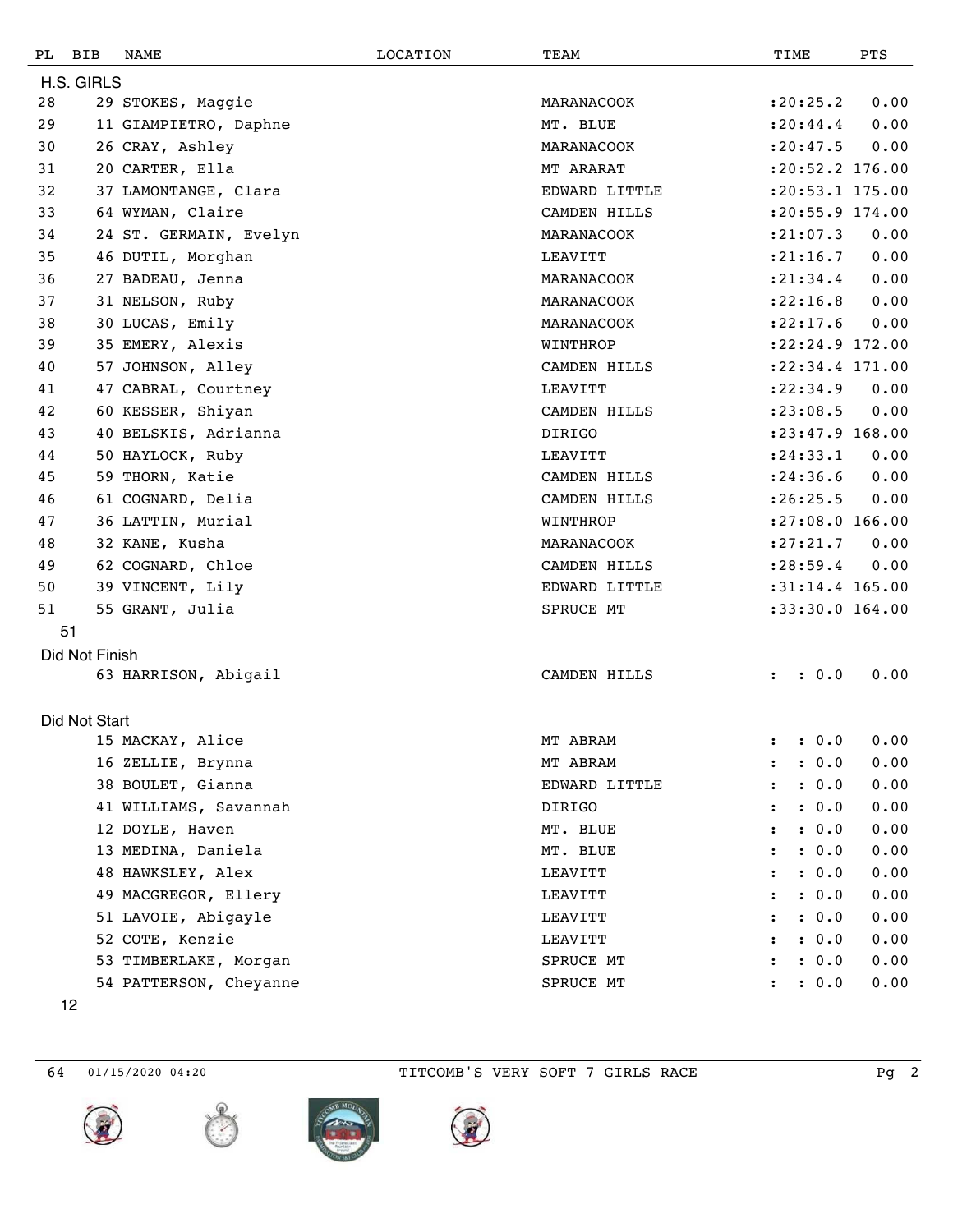Race 20200115

## **WOMEN TEAM RESULTS**

| Plc | Team            | <b>DIV</b> |                | EVENT 1 | EVENT <sub>2</sub> | EVENT 3 | <b>EVENT 4</b> | <b>TOTAL</b> |
|-----|-----------------|------------|----------------|---------|--------------------|---------|----------------|--------------|
|     | 1 MT. BLUE      |            | 4              | 794.0   |                    |         |                | 794.0        |
|     | 2 MARANACOOK    |            | 4              | 762.0   |                    |         |                | 762.0        |
|     | 3 MT ARARAT     |            | 4              | 753.0   |                    |         |                | 753.0        |
|     | 4 LEAVITT       |            | 4              | 746.0   |                    |         |                | 746.0        |
|     | 5 WINTHROP      |            | 4              | 706.0   |                    |         |                | 706.0        |
|     | 6 CAMDEN HILLS  |            | 4              | 704.0   |                    |         |                | 704.0        |
|     | 7 EDWARD LITTLE |            | $\overline{2}$ | 340.0   |                    |         |                | 340.0        |
|     | 8 MT ABRAM      |            | 1              | 184.0   |                    |         |                | 184.0        |
|     | 9 DIRIGO        |            | $\mathbf{1}$   | 168.0   |                    |         |                | 168.0        |
|     | 10 SPRUCE MT    |            | $\mathbf{1}$   | 164.0   |                    |         |                | 164.0        |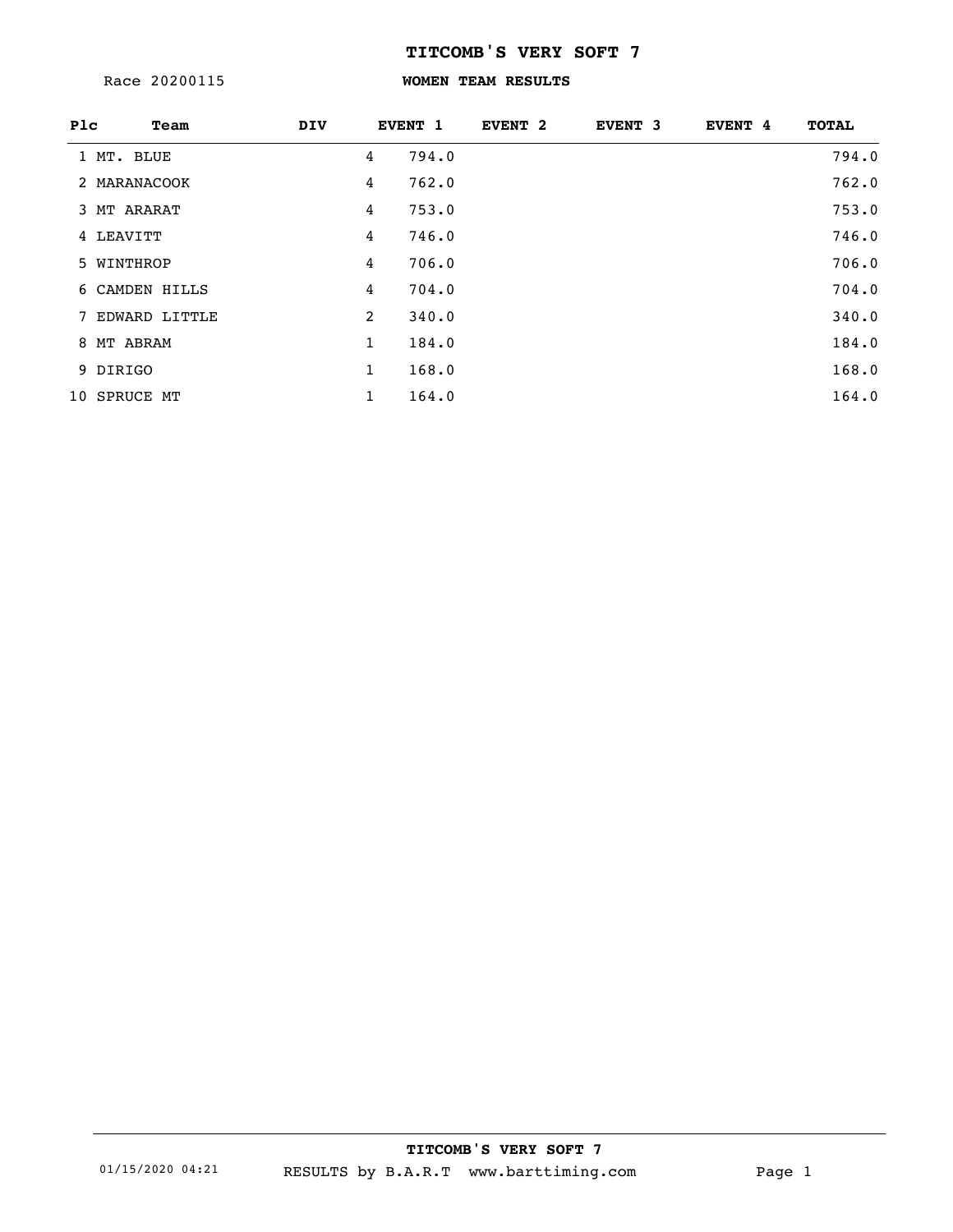



BOYS RACE

01/15/2020 **Titcomb Mountain** 

RACE#:20200115

| PL | <b>BIB</b> | NAME                    | LOCATION | TEAM           | TIME                | <b>PTS</b> |
|----|------------|-------------------------|----------|----------------|---------------------|------------|
|    | H.S. BOYS  |                         |          |                |                     |            |
| 1  |            | 86 MCPHEDRAN, Carter    |          | MARANACOOK     | : 13: 34.9 200.00   |            |
| 2  |            | 65 HORNBACH, Evan       |          | MT BLUE        | $: 14:10.6$ 199.00  |            |
| 3  |            | 82 HEMINGWAY, Alex      |          | MT ABRAM       | $: 14:26.9$ 198.00  |            |
| 4  |            | 97 CONDIT, Ben          |          | EDWARD LITTLE  | :14:35.2 197.00     |            |
| 5  |            | 68 JUDKINS, Sam         |          | MT BLUE        | $: 14:46.9$ 196.00  |            |
| 6  |            | 116 VARNEY, Everet      |          | <b>LEAVITT</b> | : 14: 47.8 195.00   |            |
| 7  |            | 98 BIGOS-LOWE, Harrison |          | EDWARD LITTLE  | $: 14: 48.6$ 194.00 |            |
| 8  |            | 127 GEISINGER, Abraham  |          | SPRUCE MT      | $: 14: 49.2$ 193.00 |            |
| 9  |            | 115 D'ALESSANDRO, Mark  |          | ST DOMS        | : 14: 54.7 192.00   |            |
| 10 |            | 67 SMITH, Josh          |          | MT BLUE        | :15:00.4 191.00     |            |
| 11 |            | 99 EGGE, Deven          |          | EDWARD LITTLE  | :15:07.1 190.00     |            |
| 12 |            | 69 ZUNDEL, Carson       |          | MT BLUE        | $: 15:09.1$ 189.00  |            |
| 13 |            | 76 SWIFT, Henry         |          | OXFORD HILLS   | :15:17.5 188.00     |            |
| 14 |            | 81 WALTERS, Cam         |          | MT ABRAM       | :15:22.7 187.00     |            |
| 15 |            | 121 OUELLETTE, Logan    |          | LEAVITT        | $: 15: 25.2$ 186.00 |            |
| 16 |            | 66 MCCARTHY, Clay       |          | MT BLUE        | : 15: 26.6          | 0.00       |
| 17 |            | 87 STOCKWELL, Brady     |          | MARANACOOK     | : 15:31.5 184.00    |            |
| 18 |            | 117 BELL, Eli           |          | LEAVITT        | : 15: 31.9 183.00   |            |
| 19 |            | 88 OLMSTEAD, Max        |          | MARANACOOK     | : 15:41.2 182.00    |            |
| 20 |            | 72 DOSCINSKI, Isaiah    |          | MT BLUE        | : 15: 47.3          | 0.00       |
| 21 |            | 71 RANGER, Colby        |          | MT BLUE        | : 15: 47.7          | 0.00       |
| 22 |            | 119 MADISON, Zach       |          | LEAVITT        | : 15:48.1 180.00    |            |
| 23 |            | 83 ROLLINS, Chandler    |          | MT ABRAM       | $: 15:56.1$ 179.00  |            |
| 24 |            | 102 HALL, Simon         |          | EDWARD LITTLE  | :16:08.5 178.00     |            |
| 25 |            | 103 LANGLOIS, Cameron   |          | EDWARD LITTLE  | : 16:09.6           | 0.00       |
| 26 |            | 70 JOYCE, Jackson       |          | MT BLUE        | : 16: 25.3          | 0.00       |
| 27 |            | 120 BELL, Nathaniel     |          | LEAVITT        | : 16:36.0           | 0.00       |









01/15/2020 04:15 TITCOMB'S VERY SOFT 7 BOYS RACE Pg 1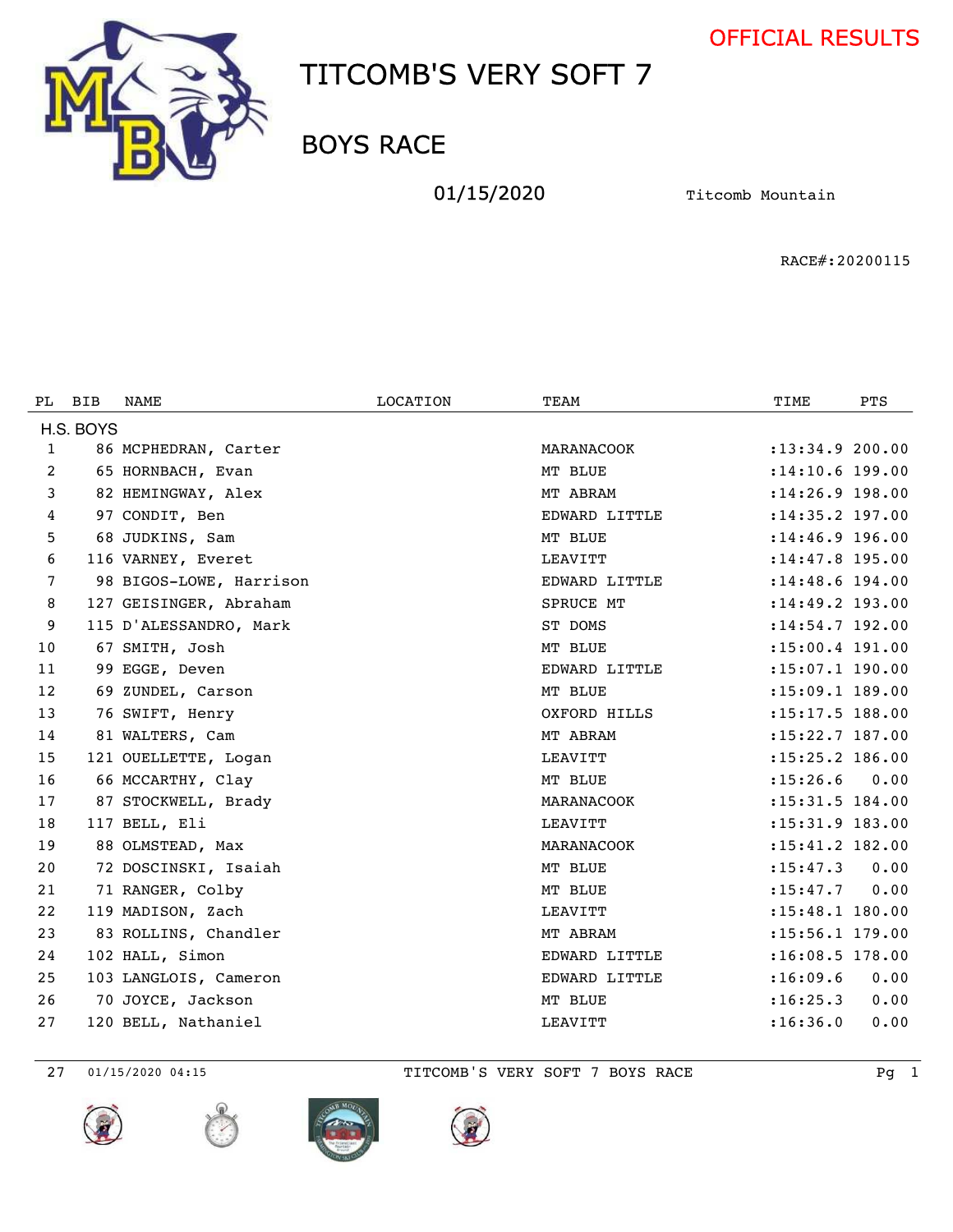| РL | BIB            | NAME                    | LOCATION | TEAM          | TIME                          | PTS  |
|----|----------------|-------------------------|----------|---------------|-------------------------------|------|
|    | H.S. BOYS      |                         |          |               |                               |      |
| 28 |                | 136 ORSMOND, Ian        |          | CAMDEN HILLS  | $:17:22.6$ 175.00             |      |
| 29 |                | 78 TECENO, Hakon        |          | OXFORD HILLS  | $: 17: 29.4$ 174.00           |      |
| 30 |                | 123 MOUSSEAU, Kurtis    |          | LEAVITT       | : 17: 31.0                    | 0.00 |
| 31 |                | 105 BURHOE, Casey       |          | EDWARD LITTLE | : 17: 35.3                    | 0.00 |
| 32 |                | 104 PAWLINA, James      |          | EDWARD LITTLE | : 17: 51.9                    | 0.00 |
| 33 |                | 84 THURLOW, Dalton      |          | MT ABRAM      | $: 17: 55.6$ 171.00           |      |
| 34 |                | 109 NADEAU, Damien      |          | DIRIGO        | $: 17:56.2$ 170.00            |      |
| 35 |                | 122 LIND, Aidan         |          | LEAVITT       | : 17:58.9                     | 0.00 |
| 36 |                | 85 WARNOCK, Jeff        |          | MT ABRAM      | : 18:00.4                     | 0.00 |
| 37 |                | 111 GALLANT, Jacob      |          | DIRIGO        | $: 18:00.6$ 168.00            |      |
| 38 |                | 112 JAQUES, Spencer     |          | DIRIGO        | $: 18:02.8$ 167.00            |      |
| 39 |                | 79 RUDMAN, Paul         |          | OXFORD HILLS  | $: 18:09.1$ 166.00            |      |
| 40 |                | 80 SANBORN, Donovan     |          | OXFORD HILLS  | $: 18: 17.1$ 165.00           |      |
| 41 |                | 92 BERG, Zach           |          | MARANACOOK    | $: 18: 17.4$ 164.00           |      |
| 42 |                | 138 GRAY, Wilson        |          | CAMDEN HILLS  | $: 18:50.3$ 163.00            |      |
| 43 |                | 91 TINKHAM, Campton     |          | MARANACOOK    | : 18:50.8                     | 0.00 |
| 44 |                | 101 DUNN, Cooper        |          | EDWARD LITTLE | : 18: 54.5                    | 0.00 |
| 45 |                | 128 LINDSEY, Gene       |          | SPRUCE MT     | $: 19:04.8$ 161.00            |      |
| 46 |                | 94 NELSON, Eric         |          | MARANACOOK    | : 19:09.4                     | 0.00 |
| 47 |                | 110 BERRY, Hunter       |          | DIRIGO        | $: 19: 23.9$ 159.00           |      |
| 48 |                | 89 COLVIN, Will         |          | MARANACOOK    | : 19: 32.3                    | 0.00 |
| 49 |                | 100 MORRISON, Aiden     |          | EDWARD LITTLE | : 19: 42.7                    | 0.00 |
| 50 |                | 124 SHIELDS, Elliott    |          | LEAVITT       | : 19: 43.0                    | 0.00 |
| 51 |                | 73 SMITH, Jacob         |          | MT BLUE       | : 21: 14.8                    | 0.00 |
| 52 |                | 96 BADEAU, Seth         |          | MARANACOOK    | : 21: 41.4                    | 0.00 |
| 53 |                | 74 SENDIN, Eneko        |          | MT BLUE       | : 23: 27.1                    | 0.00 |
| 54 |                | 129 PERKINS, Sam        |          | SPRUCE MT     | $: 26:15.6$ 158.00            |      |
| 55 |                | 135 SCHWAB, Owen        |          | SPRUCE MT     | $: 27:08.2$ 157.00            |      |
| 56 |                | 107 NEWTON, Brandon     |          | EDWARD LITTLE | : 27:26.6                     | 0.00 |
| 57 |                | 113 WILKINS, Blaine     |          | DIRIGO        | : 29:06.5                     | 0.00 |
| 58 |                | 126 LAFONTAINE, Zackary |          | LEAVITT       | : 29: 28.6                    | 0.00 |
| 59 |                | 108 BROBST, Josh        |          | EDWARD LITTLE | : 29: 41.6                    | 0.00 |
| 60 |                | 132 DAIGLE, Brian       |          | SPRUCE MT     | :32:25.4                      | 0.00 |
| 61 |                | 134 PEPE, Matt          |          | SPRUCE MT     | : 33:30.2                     | 0.00 |
| 62 |                | 114 MORRIS, Logan       |          | DIRIGO        | :36:30.2                      | 0.00 |
|    | 62             |                         |          |               |                               |      |
|    | Did Not Finish |                         |          |               |                               |      |
|    |                | 118 LIND, Eli           |          | LEAVITT       | : 0.0<br>$\ddot{\phantom{0}}$ | 0.00 |
|    |                | 137 PORTER, Elias       |          | CAMDEN HILLS  | : 0.0<br>$\mathbf{r}$         | 0.00 |
|    | Did Not Start  |                         |          |               |                               |      |
|    |                | 77 VANDERWOOD, Grey     |          | OXFORD HILLS  | : 0.0<br>$\ddot{\phantom{a}}$ | 0.00 |
|    |                | 90 THOMAS, Poling       |          | MARANACOOK    | : 0.0<br>$\ddot{\phantom{a}}$ | 0.00 |
|    |                |                         |          |               |                               |      |





01/15/2020 04:15 TITCOMB'S VERY SOFT 7 BOYS RACE Pg 2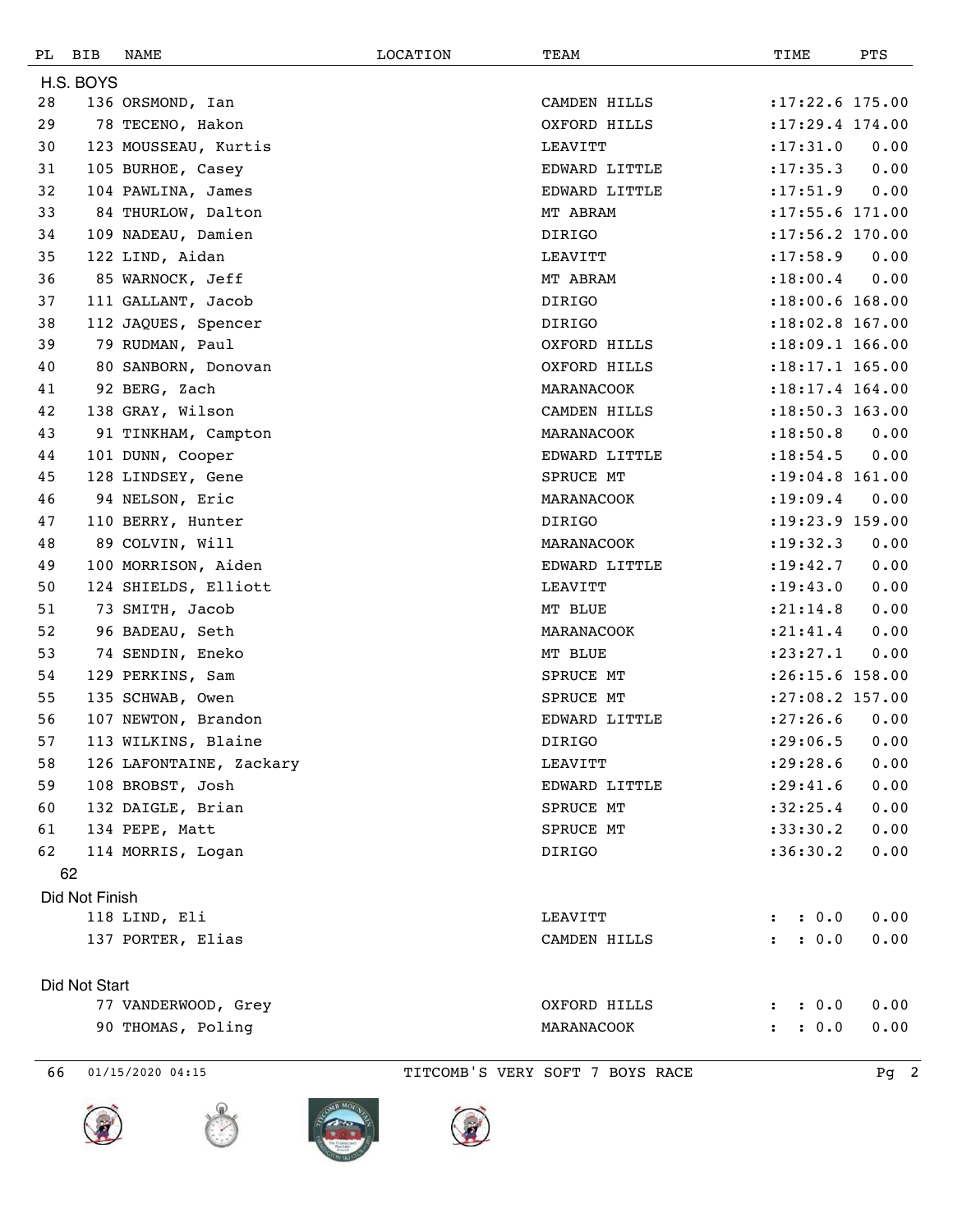| PL BIB        | NAME                   | LOCATION | TEAM              |                      |  | TIME        | PTS  |
|---------------|------------------------|----------|-------------------|----------------------|--|-------------|------|
| Did Not Start |                        |          |                   |                      |  |             |      |
|               | 93 WATTS, Ethan        |          | MARANACOOK        |                      |  | : 0.0       | 0.00 |
|               | 95 ADAMS, Ben          |          | <b>MARANACOOK</b> | $\mathbf{r}$         |  | : 0.0       | 0.00 |
|               | 106 HISCOCK, Christian |          | EDWARD LITTLE     |                      |  | $\cdot$ 0.0 | 0.00 |
|               | 75 VARGOS, Diego       |          | MT BLUE           |                      |  | $\cdot$ 0.0 | 0.00 |
|               | 125 BACHKOVSKY, Aleks  |          | LEAVITT           |                      |  | : 0.0       | 0.00 |
|               | 130 GUAY, Taylor       |          | SPRUCE MT         | $\ddot{\phantom{a}}$ |  | $\cdot$ 0.0 | 0.00 |
|               | 131 TIBBETTS, Nate     |          | SPRUCE MT         | $\ddot{\phantom{a}}$ |  | : 0.0       | 0.00 |
|               | 133 PEPE, Nick         |          | SPRUCE MT         |                      |  | : 0.0       | 0.00 |
|               |                        |          |                   |                      |  |             |      |